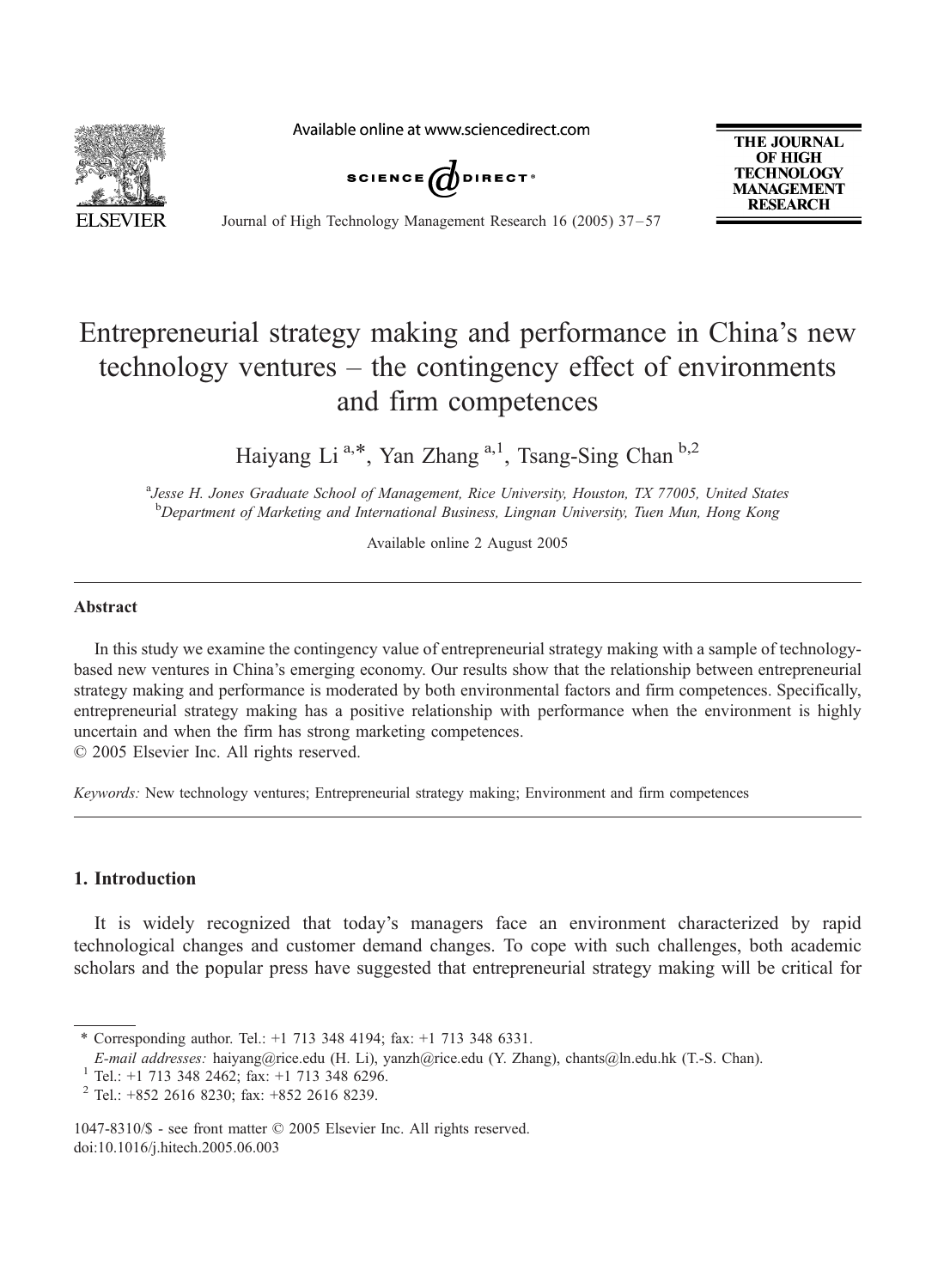organizational success ([Business Week, 2002; Covin & Slevin, 1989; Dess, Lumpkin, & Covin, 1997\)](#page--1-0). Entrepreneurial strategy making, also referred to as entrepreneurial orientation ([Lumpkin & Dess, 1996\)](#page--1-0) or entrepreneurial posture ([Covin & Slevin, 1989\)](#page--1-0), is an extension of the concept of entrepreneurship from the individual level to the organizational level ([Lee, Lee, & Pennings, 2001\)](#page--1-0). It reflects the extent to which a firm is committed to risk-taking, innovation, and proactiveness in developing and implementing its strategies ([Miller, 1983\)](#page--1-0).

Despite its appealing nature, the extant literature has consistently revealed that the proposed positive relationship between entrepreneurial strategy making and performance does not exist ([Covin & Slevin,](#page--1-0) 1989; Dess et al., 1997) or at best is very weak ([Lee et al., 2001\)](#page--1-0). Instead, scholars have found that this relationship is contingent on contextual variables including environmental hostility ([Covin & Slevin,](#page--1-0) 1989), firm performance ([Covin & Slevin, 1991\)](#page--1-0), and competitive strategies ([Dess et al., 1997\)](#page--1-0). To extend this line of research, in this study we draw upon the contingency theory ([Burns & Stalker, 1961;](#page--1-0) Lawrence & Lorsch, 1967; Venkatraman & Prescott, 1990) and test the contingency value of entrepreneurial strategy making by examining both external environments (i.e., environmental uncertainty and industry growth) and internal firm competences (i.e., technology and marketing competences) as contingency variables. This represents a response to the call by [Lumpkin and Dess](#page--1-0) (1996) which suggests to examine both environmental and organizational factors as contextual variables in studying the performance implication of entrepreneurial strategy making. Our key argument is that, as entrepreneurial strategy making reflects a firm's risk-taking, innovation, and proactiveness ([Miller,](#page--1-0) 1983), its value on firm performance should depend on the extent to which external environments provide potential opportunities for the firm to explore via this type of strategy making, as well as the extent to which internal competences enable the firm to capture opportunities when implementing this type of strategy making.

In addition, previous studies in this area are mainly limited to firms operating in Western developed markets. There is a paucity of research of the contingency value of entrepreneurial strategy making in other institutional settings. In this study, we will examine this issue in the context of new technology ventures in China, the largest and the fastest growing emerging economy in the world. Emerging economies refer to "low-income, rapid-growth countries using economic liberalization as their primary engine of growth" ([Hoskisson, Eden, Lau, & Wright, 2000:](#page--1-0) 249). China's emerging economy involves significant institutional transitions and is characterized with highly uncertain and dynamic markets. Reforms in the direction of liberalization and marketization in China introduce fundamental and comprehensive changes to "the formal and informal rules of the game that affect organizations as players" [\(Peng, 2003:](#page--1-0) 275), which encourage entrepreneurial behavior. For example, during China's economic transition, over 20,000 technology-based new ventures have been founded across the nation in the past 15 years. Although it can be argued that the establishment of new ventures itself is entrepreneurial, new ventures differ in their levels of entrepreneurial strategy making ([Lee et al., 2001\)](#page--1-0). More important, how new ventures can benefit from entrepreneurial strategy making is an important yet unexplored issue. Compared with established firms in China, new ventures have little heritage from the traditional planning system. Instead, they were founded after China's economic transition started about two decades ago. In addition, these ventures are relatively more vulnerable to environmental conditions and they tend to have relatively limited resources including both marketing and technological competences ([Li & Atuahene-Gima, 2001; Stinchcombe, 1965\)](#page--1-0). Also, it has been argued that the complex and regulatory nature of China's transition environment is characterized with discouraging future-oriented and risk-related decisions ([Luo & Park, 2001; Tan & Litschert, 1994\)](#page--1-0). Therefore,